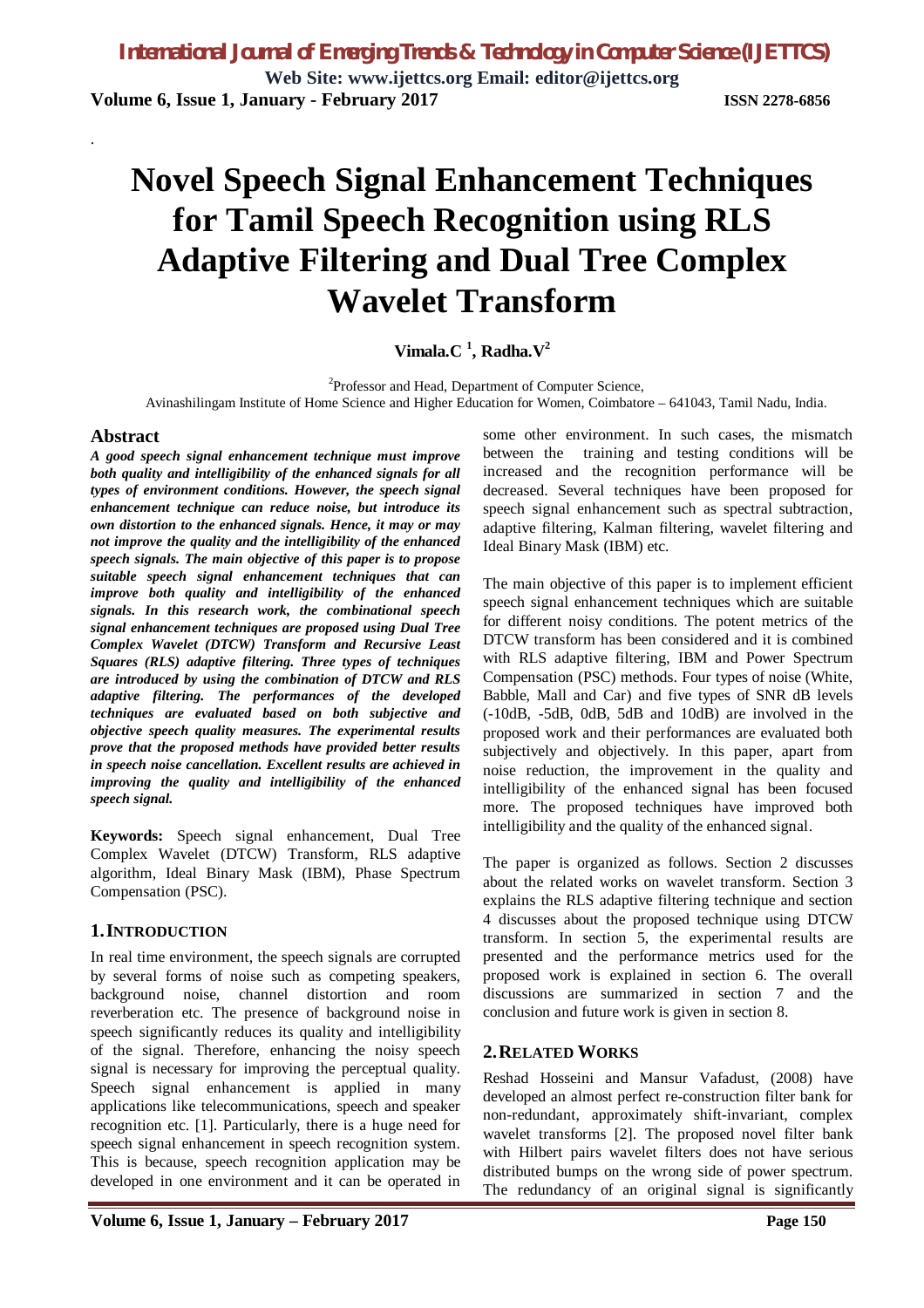**Web Site: www.ijettcs.org Email: editor@ijettcs.org**

**Volume 6, Issue 1, January - February 2017 ISSN 2278-6856**

.

reduced and the properties of proposed filter bank can be exploited in different signal processing applications.

Slavy, G. Mihov et al. (2009) performed a de-noising of noisy speech signals by using Wavelet Transform [3]. The use of wavelet transform in de-noising and the speech signals contaminated with common noises is investigated. The authors state that, the wavelet-based de-noising with either hard or soft thresholding was found to be the most effective technique for many practical problems. The experimental results with large database of reference speech signals contaminated with various noises in several Signal-to-Noise Ratio (SNR) dB conditions are presented. The authors also insist that, the power spectrum estimation using a wavelet based de-noising may be applied as an important approach for better speech signal enhancement. The research work will be extended to be applied for the practical research on speech signal enhancement for hearing-aid devices.

Rajeev Aggarwal et al. (2011) have implemented a Discrete Wavelet Transform (DWT) based algorithm using both hard and soft thresholding for denoising [4]. Experimental analyzes is performed for noisy speech signals corrupted by babble noise at 0dB, 5dB, 10dB and 15dB SNR levels. Output SNR and MSE are calculated and compared using both types of thresholding methods. Experiments show that soft thresholding method was found to be better than a hard thresholding method for all the input SNR dB levels involved in the work. The hard thresholding method has extended a 21.79 dB improvement while soft thresholding has achieved a maximum of 35.16 dB improvement in output SNR.

Jai Shankar, B and Duraiswamy, K (2012), have proposed a de-noising technique based on wavelet transformation [5]. The noise cancellation method is improved by a process of grouping closer blocks. All the significant information resides in each set of blocks are utilized and the vital features are extracted for further process. All the blocks are filtered and restored in their original positions, where the overlapping is applied for grouped blocks. The experimental results have proved that the developed technique was found to be better in terms of both SNR and signal quality. Moreover, the technique can be easily modified and used for various other audio signal processing applications.

D. Yugandhar, S.K. Nayak (2016) have proposed a nature inspired population based speech enhancement technique to find the dynamic threshold value using Teaching-Learning Based Optimization (TLBO) algorithm by using shift invariant property of DTCWT [6]. The performance of the proposed methods is better in terms of PESQ and PSNR.

Pengfei Sun and Jun Qin (2017) have proposed a two-

stage Dual Tree Complex Wavelet Packet Transform (DTCWPT) based speech enhancement algorithm, in which a Speech Presence Probability (SPP) estimator and a generalized Minimum Mean Squared Error (MMSE) estimator are developed [7]. In their work, to overcome the drawback of signal distortions caused by down sampling of Wavelet Packet Transform (WPT), a twostage analytic decomposition concatenating Undecimated Wavelet Packet Transform (UWPT) and decimated WPT is employed. The process of RLS adaptive filtering technique is explained in the next section.

#### **3. RLS ADAPTIVE FILTERING FOR SPEECH SIGNAL ENHANCEMENT**

RLS adaptive algorithm is a recursive implementation of the Wiener filter, in which the input and output signals are related by the regression model. RLS has the potential to automatically adjust the coefficients of a filter, even though the statistic measures of the input signals are not present [8]. In RLS algorithm, filter tap weight vector is updated by

$$
w(n) = \overline{w}^T(n-1) + k(n)\overline{e}_{n-1}(n) \tag{1}
$$

The steps involved in RLS adaptive algorithm is given in the following algorithm and the variables used in the algorithm is illustrated in Table 1.

| <b>Algorithm of RLS adaptive filtering</b> |  |  |
|--------------------------------------------|--|--|
|--------------------------------------------|--|--|

Step 1: Initialize the algorithm by setting  
\n
$$
\hat{w}(0) = 0
$$
,  
\n $P(0) - \delta^{-1}I$ , and  
\n $\delta = \begin{cases}\n\text{Small positive constant} & \text{for high SNR} \\
\text{Large positive constant} & \text{for low SNR}\n\end{cases}$   
\nStep 2: For each instant time, n=1,2,..., compute  
\n
$$
k(n) = \frac{\lambda^{-1}P(n-1)u(n)}{1 + \lambda^{-1}u^{H}(n)P(n-1)u(n)}
$$
\n
$$
y(n) = \hat{w}^{H}(n-1)u(n)
$$
\n
$$
e(n) = d(n) - y(n)
$$
\n
$$
\hat{w}(n) = \hat{w}(n-1) + k(n)e^{*}(n)
$$
\n
$$
P(n) = \lambda^{-1}P(n-1) - \lambda^{-1}k(n)u^{H}(n)P(n-1)
$$

When the input data characteristics are changed, the filter adapts to the new environment by generating a new set of coefficients for the new data [9]. Here,  $\lambda$ -1 denotes the reciprocal of the exponential weighting factor. The main advantage of RLS adaptive filtering is, it attempts to reduce the estimated error e(n). Therefore, output from the adaptive filter matches closely the desired signal  $d(n)$ . The perfect adaptation can be achieved, when e(n) reaches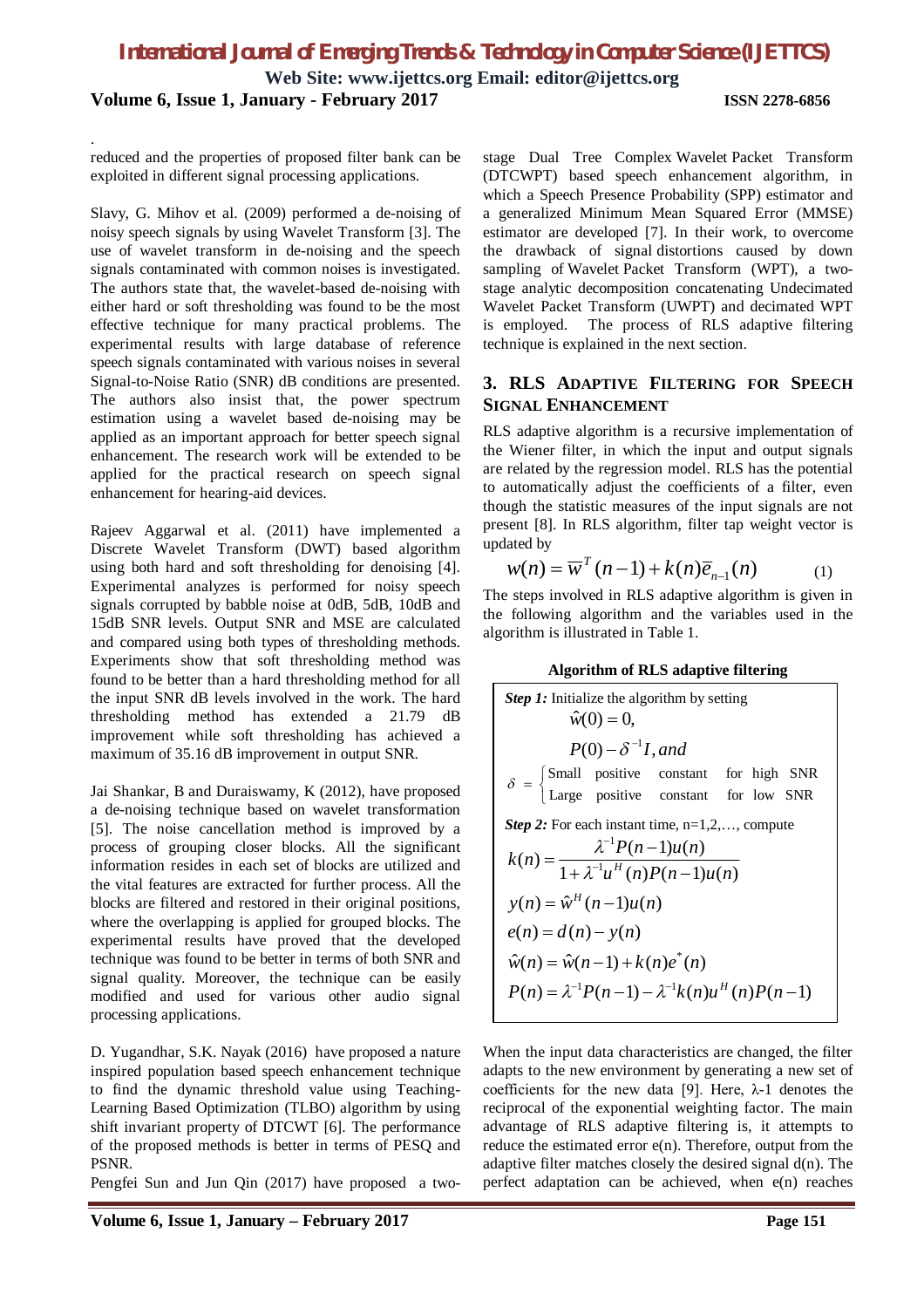**Web Site: www.ijettcs.org Email: editor@ijettcs.org**

**Volume 6, Issue 1, January - February 2017 ISSN 2278-6856**

.

zero. In this work, the resultant enhanced signal y(n) produced by RLS filtering was found to be better in terms of quality and intelligibility.

|   | Table 1: Variables used in RLS Algorithm |
|---|------------------------------------------|
| . |                                          |

| <b>Variabl</b> | <b>Description</b>                   |  |  |  |  |  |  |
|----------------|--------------------------------------|--|--|--|--|--|--|
| e              |                                      |  |  |  |  |  |  |
| N              | Current algorithm iteration          |  |  |  |  |  |  |
| u(n)           | Buffered input samples at step n     |  |  |  |  |  |  |
| P(n)           | Inverse correlation matrix at step n |  |  |  |  |  |  |
| k(n)           | Gain vector at step n                |  |  |  |  |  |  |
| y(n)           | Filtered output at step n            |  |  |  |  |  |  |
| e(n)           | Estimation error at step n           |  |  |  |  |  |  |
| d(n)           | Desired response at step n           |  |  |  |  |  |  |
| Λ              | Exponential memory weighting factor  |  |  |  |  |  |  |

Vimala.C and Radha.V have done a performance evaluation of the three adaptive filtering techniques, namely, Least Mean Squares (LMS), Normalized Least Mean Squares (NLMS) and RLS adaptive filtering techniques. These techniques are evaluated for Noisy Tamil Speech Recognition based on three performance metrics, namely, SNR, SNR Loss and MSE [10]. It is observed from the experiments that, RLS technique provides faster convergence and smaller error, but it increases the complexity when compared with LMS sand NLMS techniques. Based on the significant result achieved by the RLS adaptive filtering, the combinational techniques are proposed by using the DTCW transform based reconstruction methodology. The subsequent sections briefly explain the same in detail.

### **4. PROPOSED TECHNIQUE USING RLS FILTERING AND DTCW TRANSFORM**

In signal processing, quality represents the naturalness of speech, and the intelligibility represents the understandability of text information present in the signal. However, removing noise and improving the perceptual quality and intelligibility of a speech signal, without altering the signal quality, is a crucial job. This is an important problem in any speech enhancement technique. The main objective of this research work is, to develop efficient speech enhancement techniques which can improve both quality and intelligibility of the enhanced speech signals. To meet this objective, two significant improvements are done with the existing RLS adaptive algorithm.

- Suitable square root correlation matrix and forgetting factor value is identified which can be applied for all type of noises and SNR dB levels, and
- The reconstruction methodology is applied to the resultant RLS signal using DTCW transform, to

produce the perfect enhanced signal as like the original input signal.

Various initial square root correlation matrix values and RLS forgetting factor values have been evaluated. It is observed from the experiments that different forgetting factor value and square root correlation matrix need to be assigned for positive and negative SNR dB values. In such cases, these values to be assigned and their performances should be evaluated based on trial and error method. It is time consuming and not suitable for applying different noisy conditions. Therefore, the above mentioned two parameters are fine-tuned, to provide optimal values which are more suitable for both positive and negative SNR dB levels. The experiments are carried out under Matlab environment and the desired values for the above parameters are discovered. It is confirmed from the experimental outcome that, better results are obtained when the initial square root correlation matrix values are assigned as  $2*eye(10)$  and RLS forgetting factor value is set to 1. After fine tuning these two parameters, the reconstruction methodology is implemented using DTCW transform. The advantages of using DTCW transform and the steps involved in the proposed technique are explained in the next section.

### **4.1 Advantages of using DTCW**

The standard form of Discrete Wavelet Transform (DWT) is shift-variant, which is undesirable and does not provide perfect speech signal enhancement. To perform speech enhancement for severe noisy conditions, the simple DWT cannot produce the expected outcome. In such cases, there is a need for other alternative technique which can perform well under different noisy conditions. To overcome the shift-variance problem, noise reductions based on shift-invariant wavelet transforms, have been introduced by using DTCW transform [9]. It consists of two specifically designed DWTs, which are applied in parallel to the same input data and it is shown in Figure 1 [10]. DTCW transform is more attractive than the single DWT in terms of computational complexity, because it is equivalent to the two standard DWTs [13].



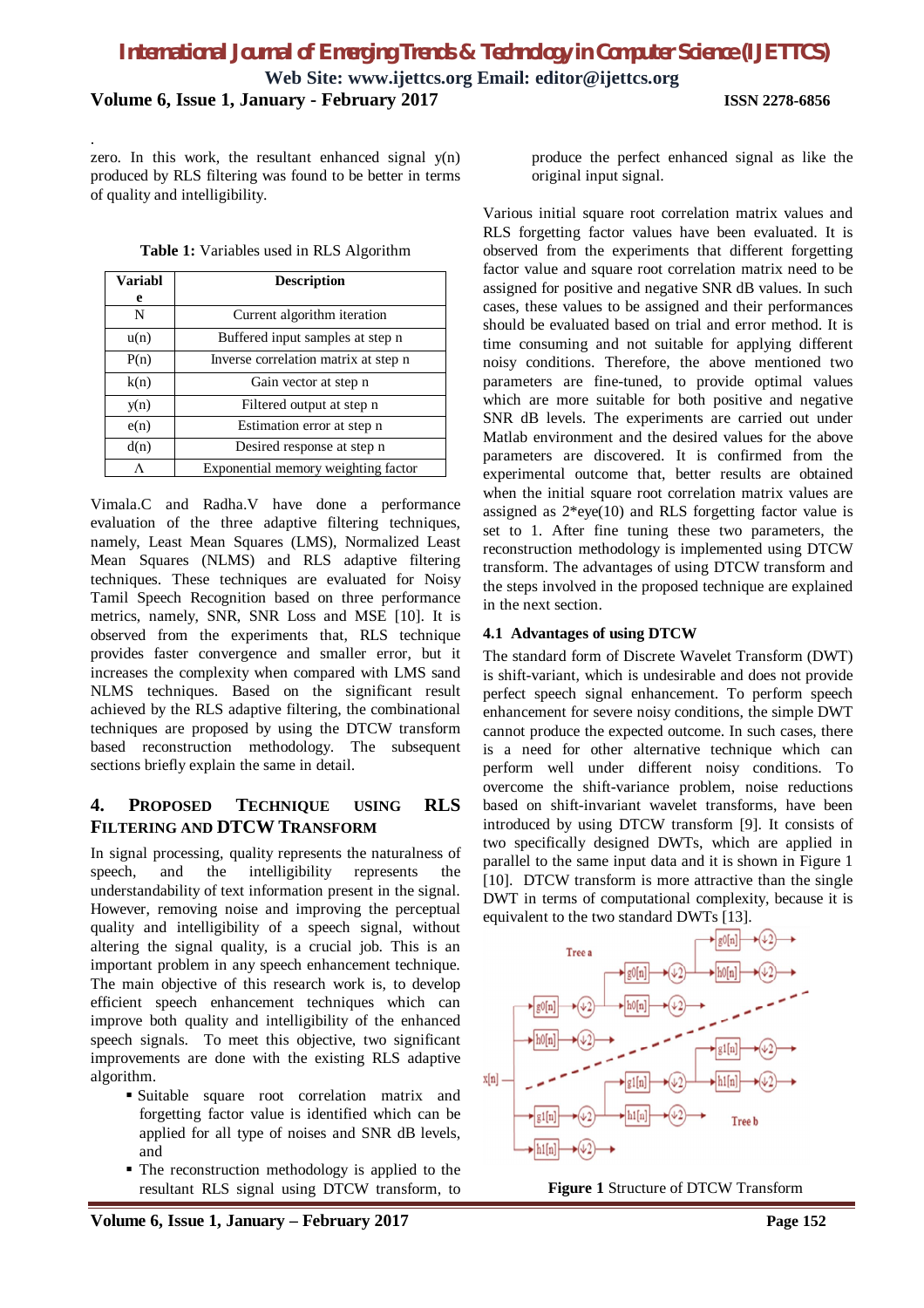**Web Site: www.ijettcs.org Email: editor@ijettcs.org**

**Volume 6, Issue 1, January - February 2017 ISSN 2278-6856**

The sub-band signals of these two DWTs can be interpreted as the real and imaginary parts of a complex wavelet transform, which is nearly shift-invariant. In DTCW transform, the real and imaginary coefficients are calculated in *tree a* and *tree b* respectively [14]. In this research work, the enhanced signal produced by RLS adaptive filtering is reconstructed using DTCW transform. Figure 2 shows the proposed speech enhancement technique using RLS-DTCW Transform and its steps are briefly given in the following algorithm.

.



**Figure 2** Proposed speech enhancement technique using RLS-DTCW Transform

As given in the algorithm, initially the noisy input signal is passed to the adaptive filtering. Later the parameters are fine tuned and the suitable values are assigned for speech enhancement. Subsequently, the output signal acquired from RLS filtering is further given for DTCW transform to perform reconstruction methodology. By using DTCW transform, additional information about the noisy input signal can be extracted, because it involves both real and imaginary coefficients. Therefore, the perfect reconstruction and better signal enhancement is achieved.

The resultant signal has produced better signal enhancement and it is very much close to the original signal. The experimental results indicate that, the RLS adaptive filtering with DTCW transform has performed better when compared with the existing RLS adaptive filtering. The experimental result achieved by the developed technique is presented in the next section.

|                           | <b>Steps involved in Proposed</b> |
|---------------------------|-----------------------------------|
| <b>RLS-DTCW Transform</b> |                                   |

| <b>Step 1:</b> Get the noisy speech signal as an input,    |
|------------------------------------------------------------|
| Step 2: Initialize RLS filtering,                          |
| Step 3: Fine tune the Initial square root correlation      |
| matrix inverse,                                            |
| <b>Step 4:</b> Set RLS forgetting factor value to 1,       |
| <i>Step 5:</i> Perform RLS filtering,                      |
| Step 6: Pass the resultant signal as an input to the       |
| DTCW transform,                                            |
| Step 7: Initialize the DTCW transform for                  |
| performing reconstruction methodology,                     |
| <b>Step 8:</b> Calculate the complex transform of a signal |
| using two separate DWT decompositions                      |
| (tree <i>a</i> and tree <i>b</i> ),                        |
| Step 9: Extract the real coefficients using tree a,        |
| Step 10: Extract the imaginary coefficients using          |
| tree <i>b</i> .                                            |
| <b>Step 11:</b> Approximate shift-invariance, and          |
|                                                            |

### **5. EXPERIMENTAL RESULTS**

The perception of a speech signal is usually measured in terms of its quality and intelligibility. Quality is the subjective measure which reflects on individual preferences of listeners. Intelligibility is an objective measure which predicts the percentage of words that can be correctly identified by the listeners. *It is noticed from the experimental results that, the resultant signals of RLS was found to be better in terms of both quality and intelligibility*. Since, the perfect reconstruction is done, the enhanced signals are found to be more clear and natural.

The experiments are done with 10 Tamil Spoken Digits uttered 10 times which are corrupted by four types of noise (White, Babble, Mall and Car noise) and five types of Signal-to-Noise Ratio (SNR) dB levels varying from -10dB to 10dB. The total dataset size is 2000 (10\*10\*4\*5). Since the noisy dataset is not available for Tamil language, it is created artificially by adding noise from *NOIZEUS* database. In noisy environment, when the SNR dB level is less than 20 dB, the speech recognition will become a difficult problem. In this research work, even more critical situations are handled. Figure 3 shows the waveform representation of the enhanced signals corrupted by babble noise using proposed RLS-DTCW transform and the corresponding spectrograms are presented in Figure 4.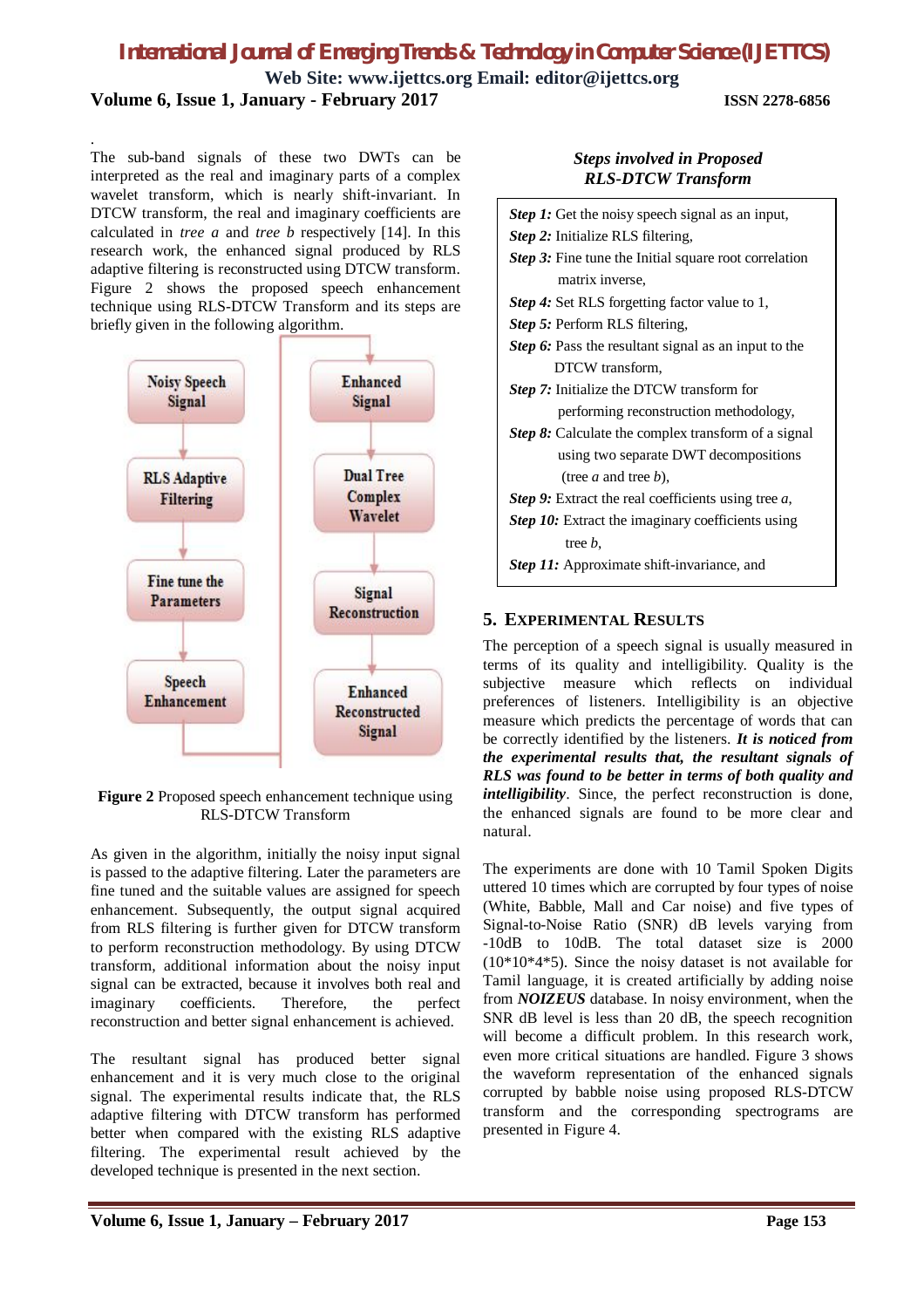**Web Site: www.ijettcs.org Email: editor@ijettcs.org Volume 6, Issue 1, January - February 2017 ISSN 2278-6856**



**Figure 3** Waveform Representation of the Enhanced Signal using RLS-DTCW Transform Technique

As discussed in the previous section, next to RLS, the IBM and PSC methods have produced better results. Based on the improvements achieved with the combination of RLS and DTCW transform, the IBM and PSC methods are also considered for improving their performance. Therefore, these two methods are also improved by combining with





the RLS-DTCW transform. To accomplish this task, the filtered signal using IBM and PSC methods are passed to the RLS and DTCW transform. The performance improvement of the IBM and PSC methods are assessed in two ways:

By applying the DTCW reconstruction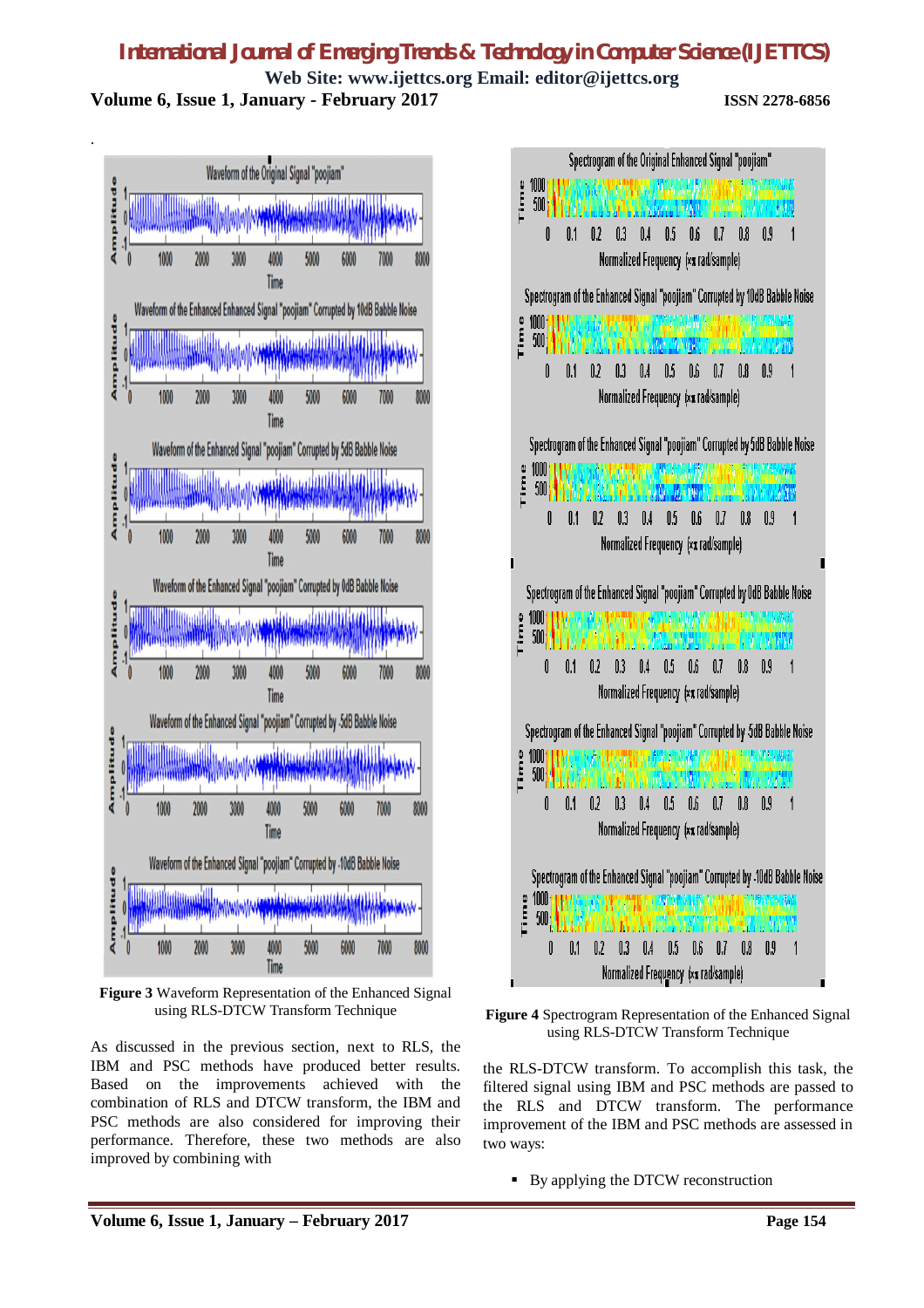**Web Site: www.ijettcs.org Email: editor@ijettcs.org Volume 6, Issue 1, January - February 2017 ISSN 2278-6856**

 methodology alone (IBM-DTCW), (PSC-DTCW), and

.

By applying both DTCW and RLS adaptive Filtering technique (IBM-RLS-DTCW), (PSC-RLS-DTCW).

The overall approach of the proposed work is given in Figure 5. It is observed from the experimental outcomes that, there was a reasonable improvement achieved by using DTCW transform for both IBM and PSC methods. However, there was a significant performance improvement obtained while using both RLS and DTCW transform rather than using DTCW transform alone. Particularly, the PESQ, MOS values has been increased and the WSS and MSE values have been reduced extensively. Performance evaluation of RLS-DTCW, IBM-RLS-DTCW and PSC-RLS-DTCW techniques based on speech signal quality measures are discussed below.

### **6. Performance Evaluations based on Speech Signal Quality Measures**

The developed speech signal enhancement techniques are evaluated by using both subjective and objective speech quality measures. In this work, six types of objective quality measures and one subjective quality measure is considered.

#### **6.1 Objective Speech Quality Measures**

Objective metrics are evaluated, based on the mathematical measures. The objective quality measures used in this work are as follows:

- **Perceptual Evaluation of Speech Quality (PESQ),**
- Log Likelihood Ratio (LLR),
- Weighted Spectral Slope (WSS)
- Segmental SNR (SegSNR),
- Output SNR, and
- Mean Squared Error (MSE).

#### **6.1.1 Perceptual Evaluation of Speech Quality (PESQ)**

PESQ is the most sophisticated and accurate speech signal quality measure. It is recommended by ITU-T for speech quality assessment of 3.2 kHz narrow-band handset for telephony and speech codec applications. To compute PESQ, the difference between the original and the enhanced signals are computed and averaged over time. The prediction of subjective quality rating between 1.0 and 4.5 will be produced. The higher value represents the better quality of the enhanced signal.

#### **6.1.2 Log Likelihood Ratio (LLR)**

LLR is computed with respect to the difference between the target and the reference signals in frame-by-frame analysis. LLR computation requires the corresponding original speech signal as the reference signal for comparing with the target signal and it is given by

$$
LLR \, (\overline{a}_p, \overline{a}_c) = \log \left( \frac{\overline{a}_p R_c \overline{a}_p^T}{\overline{a}_c R_c \overline{a}_c^T} \right) \tag{2}
$$

where,  $\overline{a}_c$  is the LPC vector of the original speech frame,

 $\overline{a}$ <sup>*p*</sup> is the LPC vector of the enhanced speech frame,  $R_c$  is the autocorrelation matrix of the original speech signal.



**Figure 5** Overall Approach of the Proposed Work

#### **6.1.3 Weighted Spectral Slope (WSS)**

WSS is measured based on the comparison of the smoothed spectra from the clean and distorted speech samples**.** The spectral slope is obtained as the difference

between the adjacent spectral magnitudes in decibels. WSS computation is given by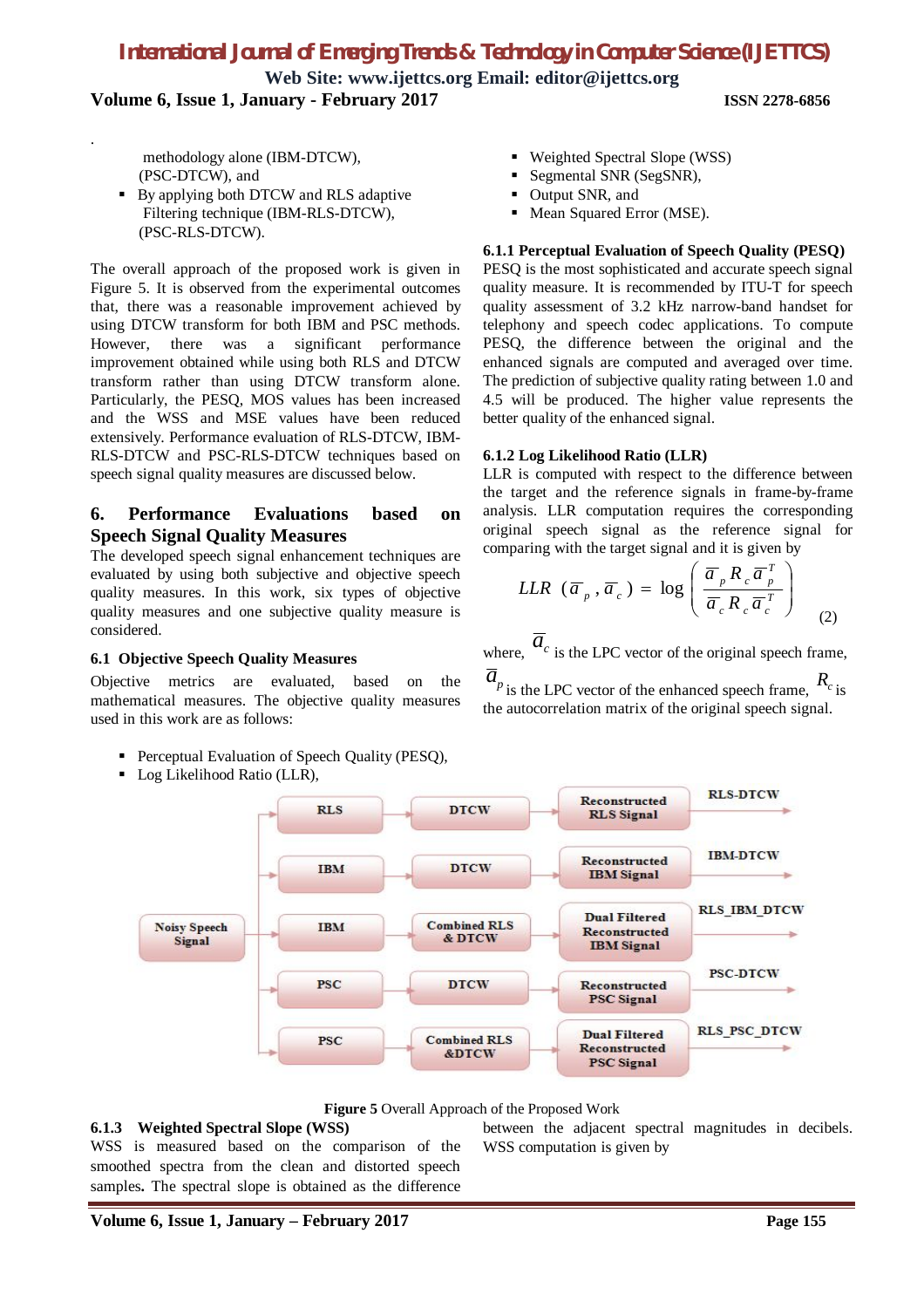**Volume 6, Issue 1, January - February 2017 ISSN 2278-6856**

$$
WSS = \frac{1}{M} \sum_{m=0}^{M-1} \frac{\sum_{j=1}^{K} W_{WSS}(j,m)(S_c(j,m) - S_p(j,m))^2}{\sum_{j=1}^{K} W_{WSS}(j,m)}
$$
(3)

where,  $W_{\text{WSS}}(j,m)$  are the weights,  $K=25$ ,  $M$  is the number of data segments, and  $S_c(j,m)$  and  $S_p(j,m)$  are the spectral slopes for the *j th* frequency band of the clean and enhanced speech signals, respectively.

#### **6.1.4 Segmental SNR (SegSNR)**

.

SegSNR represents the average measurements of SNR over short good frames. The SegSNR computation is given by

$$
SNRseg = \frac{10}{M} \sum_{m=0}^{M-1} \log_{10} \frac{\sum_{n=Nm}^{Nm+N-1} x^2(n)}{\sum_{n=Nm}^{Nm+N-1} (x(n) - \hat{x}(n))^2}
$$
(4)

where,  $x(n)$  is the input signal,  $\hat{x}(n)$  is the processed enhanced signal, *N* is the frame length and *M* is the number of frames in the signal.

#### **6.1.5 Output SNR**

SNR is defined as the power ratio between the clean signal and the background noise. The SNR can be computed for both input and output signals. SNR is defined by

$$
SNR = 10 \log_{10} \frac{P_s}{P_n}
$$
 (5)

where,  $P_s$  and  $P_n$  represents the average power of speech signal and noisy signal respectively. An output SNR represents the relationship between the strength of the original and the degraded speech signal expressed in decibels and it is computed after applying the speech signal enhancement techniques. Ideally, the greater SNR indicates that the speech is stronger than the noise. An efficient technique should improve the value of the output SNR for the enhanced signal.

#### **6.1.6 Mean Squared Error (MSE)** The MSE measure is defined by

$$
MSE = \frac{1}{MN} \sum_{l=0}^{M-1} \sum_{k=0}^{N-1} \left[ X_k^2(l) - \hat{X}_k^2(l) \right]^2 \tag{6}
$$

where,  $\overline{X_k^2}$  is the short time MSS of the clean signal,  $\overline{X_k^2}$  is the estimated MSS, *N* is the total number of frequency bins. The small values of MSE show the better estimate of the true MSS.

#### **6.2 Subjective Speech Quality Measure**

Subjective quality evaluations are performed by involving a group of listeners to measure the quality of the enhanced speech. The process of performing MOS is described below.

#### **Mean Opinion Score (MOS)**

MOS predicts the overall quality of an enhanced signal, based on human listening test. In this work, instead of using a regular MOS, the composite objective measures introduced by Yang Lu and Philipos, C. Loizou (2008) is implemented [15]. The authors have derived new accurate measures from the basic objective measures, which are obtained by using multiple linear regression analysis and nonlinear techniques. It is time consuming and cost effective but provides more accurate estimate of the speech quality, so it is considered in this research work. Separate quality ratings for both signal and background distortions are used and it is shown in Table.2. To calculate the MOS, the listeners have to rate the particular enhanced speech signal, based on the overall quality. The overall quality is measured by calculating the mean value of signal and background distortions (1= bad, 2=poor, 3= fair, 4= good and 5= excellent). In this research work, the MOS is calculated by performing listening test from 20 different speakers (10 males and 10 females). The listeners were asked to rate the speech sample under one of the five signal quality categories.

**Table 2:** Signal and Background Distortion Scale Rating

| Rating | <b>Signal Distortion</b> | <b>Background</b>       |
|--------|--------------------------|-------------------------|
|        | Scale                    | <b>Distortion Scale</b> |
| 5      | Purely Natural, No.      | Not perceptible         |
|        | degradation              |                         |
| 4      | Fairly Natural,          | Somewhat                |
|        | Slight degradation       | noticeable              |
| 3      | Somewhat natural,        | Noticeable but not      |
|        | Somewhat degraded        | intrusive               |
| 2.     | Fairly unnatural,        | Fairly Noticeable,      |
|        | Fairly degraded          | Somewhat                |
|        |                          | Intrusive               |
| 1      | Ouite unnatural.         | Quite Noticeable,       |
|        | Highly degraded          | Highly intrusive        |

The experimental results obtained by the adopted techniques and the performance evaluations are presented in the next section. Tables 3,4,5 and 6 illustrate the performance evaluation of the proposed speech signal enhancement techniques for white, babble, mall and car noise respectively (for SNR dB types -10 dB,-5 dB, 0dB, 5 dB and 10 dB).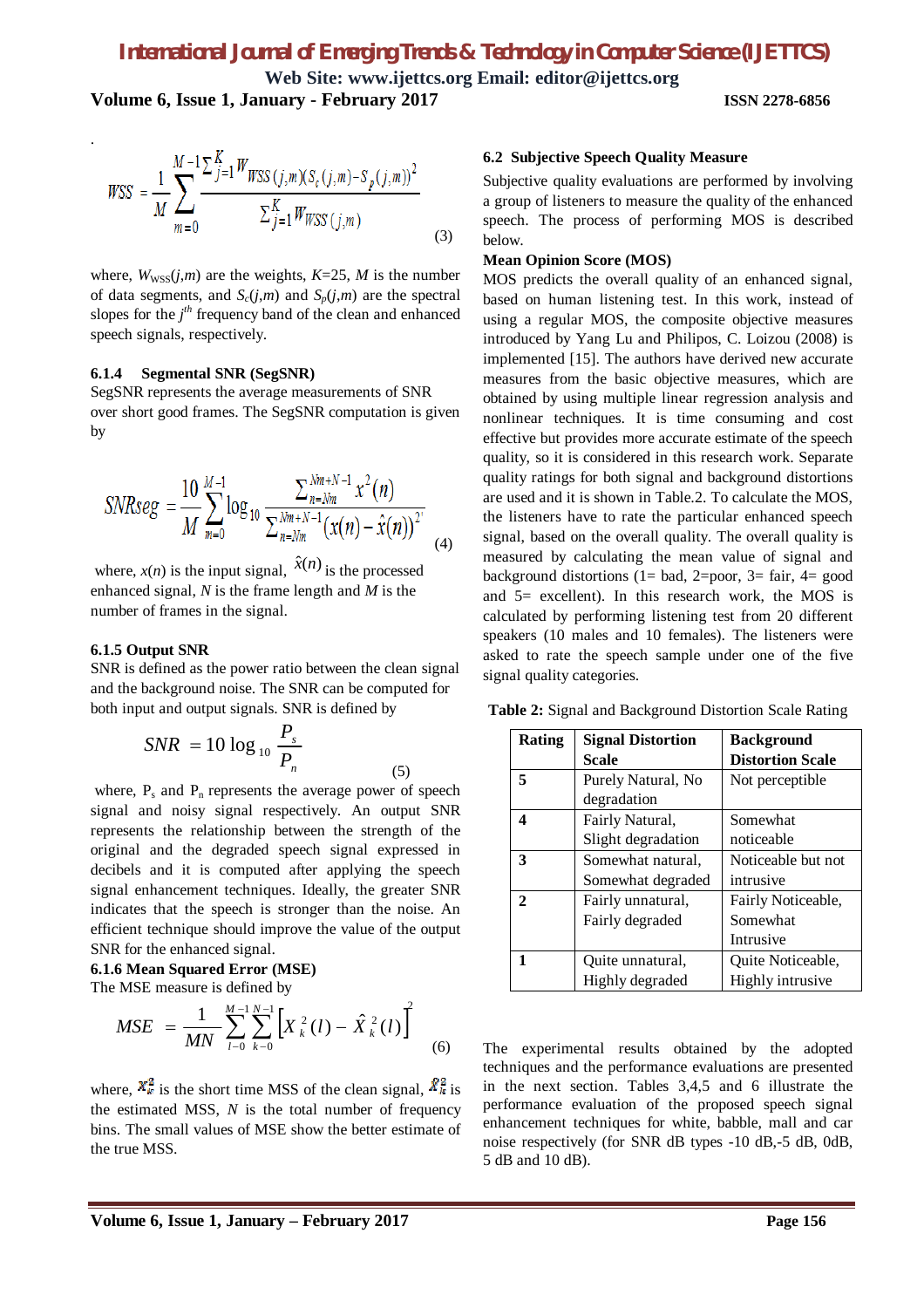### *International Journal of Emerging Trends & Technology in Computer Science (IJETTCS)* **Web Site: www.ijettcs.org Email: editor@ijettcs.org**

**Volume 6, Issue 1, January - February 2017 ISSN 2278-6856**

.

| <b>SNR</b><br>$\mathbf{dB}$<br><b>Types</b> | <b>Metrics</b>       | <b>RLS</b> | RLS-<br><b>DTCW</b> | <b>IBM</b> | IBM-<br><b>DTCW</b> | <b>RLS-IBM-</b><br><b>DTCW</b> | <b>PSC</b> | PSC-<br><b>DTCW</b> | <b>RLS-PSC-</b><br><b>DTCW</b> |
|---------------------------------------------|----------------------|------------|---------------------|------------|---------------------|--------------------------------|------------|---------------------|--------------------------------|
|                                             | <b>PESQ</b>          | 3.48       | 4.03                | 2.32       | 2.38                | 3.94                           | 1.17       | 1.19                | 3.28                           |
|                                             | <b>LLR</b>           | 0.86       | 0.39                | 0.42       | 3.09                | 0.40                           | 2.41       | 1.99                | 1.24                           |
|                                             | <b>WSS</b>           | 9.41       | 1.20                | 63.88      | 57.53               | 0.48                           | 143.84     | 143.63              | 4.68                           |
| $-10$ dB                                    | <b>SegSNR</b>        | 6.54       | 10.85               | $-1.85$    | $-1.97$             | 1.78                           | $-0.11$    | 0.52                | $-0.60$                        |
|                                             | Output<br><b>SNR</b> | 4.73       | 9.38                | $-1.98$    | $-2.19$             | $-0.55$                        | 0.16       | 0.77                | 1.80                           |
|                                             | <b>MSE</b>           | 0.14       | 0.08                | 0.31       | 0.30                | 0.25                           | 0.24       | 0.21                | 0.19                           |
|                                             | <b>MOS</b>           | 3.89       | 4.63                | 2.92       | 1.53                | 4.55                           | $-0.43$    | 0.53                | 3.57                           |
|                                             | <b>PESQ</b>          | 3.71       | 4.31                | 2.50       | 2.47                | 4.25                           | 1.56       | 1.58                | 3.17                           |
|                                             | <b>LLR</b>           | 0.52       | 0.38                | 0.46       | 3.07                | 0.28                           | 1.92       | 1.61                | 1.26                           |
|                                             | <b>WSS</b>           | 4.92       | 0.55                | 46.74      | 50.08               | 0.22                           | 102.55     | 101.79              | 5.34                           |
| $-5$ dB                                     | <b>SegSNR</b>        | 11.31      | 17.65               | $-1.82$    | $-1.99$             | 2.63                           | 1.66       | 2.15                | $-0.56$                        |
|                                             | Output<br><b>SNR</b> | 8.83       | 12.92               | $-2.03$    | $-2.23$             | $-0.52$                        | 1.89       | 2.38                | 2.62                           |
|                                             | MSE                  | 0.09       | 0.05                | 0.31       | 0.30                | 0.25                           | 0.20       | 0.18                | 0.17                           |
|                                             | <b>MOS</b>           | 4.28       | 4.87                | 3.17       | 1.66                | 4.87                           | 0.74       | 1.33                | 3.46                           |
|                                             | <b>PESQ</b>          | 3.86       | 4.40                | 2.62       | 2.56                | 4.34                           | 1.98       | 2.00                | 3.06                           |
|                                             | <b>LLR</b>           | 0.29       | 0.36                | 0.45       | 2.99                | 0.14                           | 1.51       | 1.24                | 1.26                           |
|                                             | <b>WSS</b>           | 1.85       | 0.17                | 42.72      | 47.46               | 0.15                           | 66.22      | 66.21               | 6.22                           |
| $0$ dB                                      | <b>SegSNR</b>        | 16.02      | 22.42               | $-1.86$    | $-1.92$             | 3.29                           | 3.25       | 3.58                | $-0.52$                        |
|                                             | Output<br><b>SNR</b> | 13.54      | 14.71               | $-2.08$    | $-2.17$             | $-0.48$                        | 3.42       | 3.78                | 3.23                           |
|                                             | <b>MSE</b>           | 0.05       | 0.04                | 0.31       | $0.30\,$            | 0.25                           | 0.16       | 0.15                | 0.16                           |
|                                             | <b>MOS</b>           | 4.54       | 4.95                | 3.30       | 1.79                | 5.02                           | 1.82       | 2.10                | 3.37                           |
|                                             | <b>PESQ</b>          | 4.00       | 4.45                | 1.55       | 2.65                | 4.31                           | 2.49       | 2.55                | 2.98                           |
|                                             | <b>LLR</b>           | 0.12       | 0.35                | 0.77       | 2.82                | 0.10                           | 1.19       | 0.92                | 1.23                           |
|                                             | <b>WSS</b>           | 0.64       | 0.06                | 111.47     | 42.11               | 0.22                           | 42.94      | 42.41               | 6.37                           |
| 5 dB                                        | <b>SegSNR</b>        | 20.03      | 25.51               | $-0.92$    | $-1.95$             | 3.64                           | 4.17       | 4.41                | $-0.48$                        |
|                                             | Output<br><b>SNR</b> | 17.84      | 15.62               | $-0.93$    | $-2.20$             | $-0.43$                        | 4.25       | 4.56                | 3.53                           |
|                                             | <b>MSE</b>           | 0.03       | 0.04                | 0.27       | 0.30                | 0.25                           | 0.15       | 0.14                | 0.16                           |
|                                             | <b>MOS</b>           | 4.75       | 4.99                | 1.64       | 1.98                | 5.01                           | 2.79       | 2.88                | 3.32                           |
|                                             | <b>PESQ</b>          | 4.28       | 4.49                | 0.71       | 2.68                | 3.01                           | 2.98       | 4.27                | 2.91                           |
|                                             | <b>LLR</b>           | 0.04       | 0.35                | 1.87       | 2.71                | 0.68                           | 0.93       | 0.10                | 1.27                           |
|                                             | <b>WSS</b>           | 0.27       | 0.03                | 226.67     | 39.58               | 28.55                          | 29.86      | 0.24                | 7.08                           |
| 10 dB                                       | <b>SegSNR</b>        | 23.07      | 27.51               | $-0.06$    | $-1.88$             | 4.82                           | 4.61       | 3.80                | $-0.40$                        |
|                                             | Output<br><b>SNR</b> | 21.19      | 16.13               | $-0.06$    | $-2.14$             | 4.92                           | 4.63       | $-0.36$             | 3.66                           |
|                                             | <b>MSE</b>           | 0.02       | 0.04                | 0.24       | 0.30                | 0.13                           | 0.14       | 0.24                | 0.15                           |
|                                             | <b>MOS</b>           | 4.82       | 4.93                | $-0.86$    | 2.08                | 3.47                           | 3.60       | 4.98                | 3.24                           |

**Table 3:** Performance Evaluations of the Proposed Speech Signal Enhancement Techniques for White Noise

**Volume 6, Issue 1, January – February 2017 Page 157**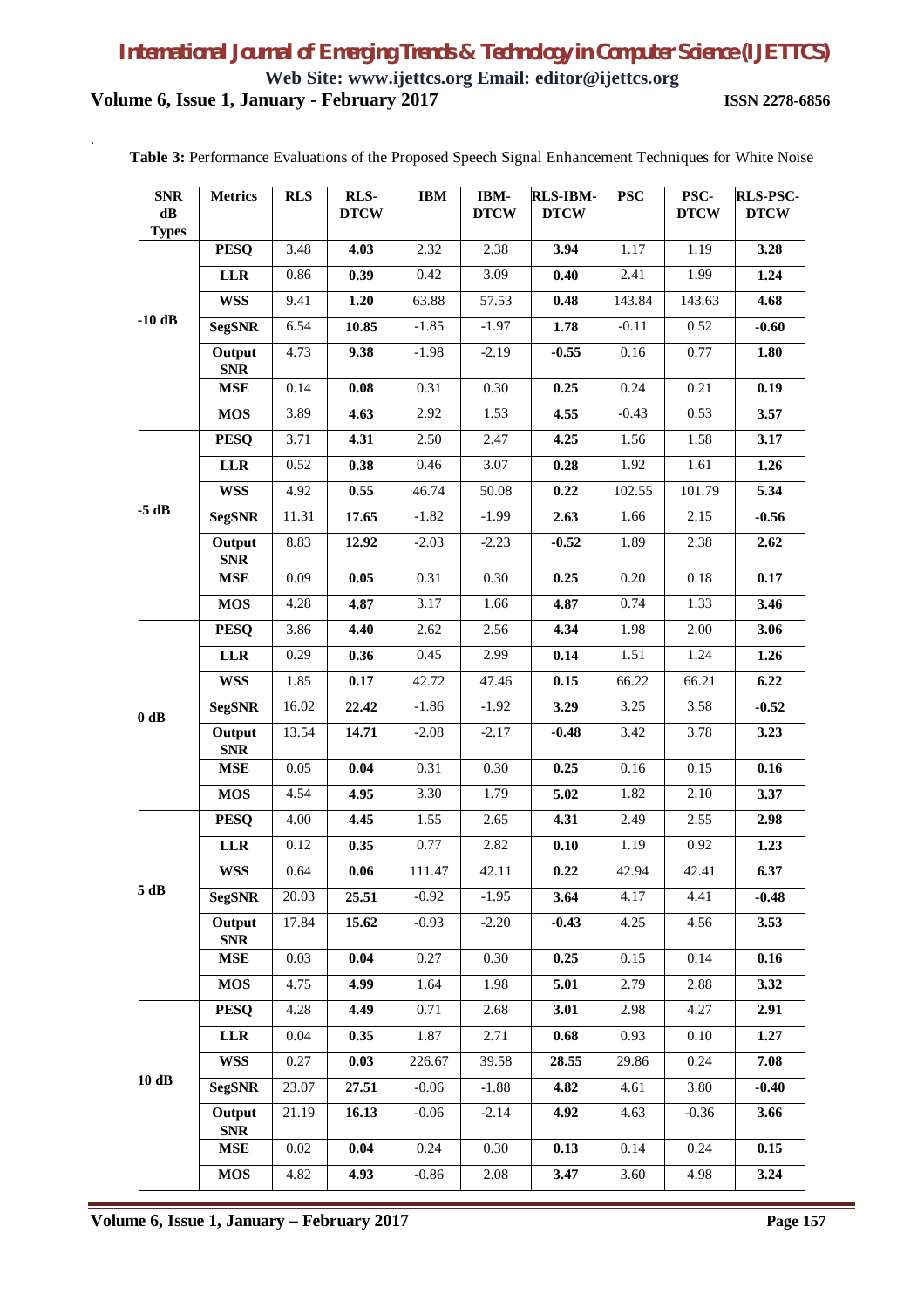**Web Site: www.ijettcs.org Email: editor@ijettcs.org Volume 6, Issue 1, January - February 2017 ISSN 2278-6856**

.

| <b>SNR</b><br>$\mathbf{dB}$<br><b>Types</b> | <b>Metrics</b>                | <b>RLS</b> | RLS-<br><b>DTCW</b> | <b>IBM</b> | IBM-<br><b>DTCW</b> | <b>RLS-IBM-</b><br><b>DTCW</b> | <b>PSC</b> | PSC-<br><b>DTCW</b> | <b>RLS-PSC-</b><br><b>DTCW</b> |
|---------------------------------------------|-------------------------------|------------|---------------------|------------|---------------------|--------------------------------|------------|---------------------|--------------------------------|
|                                             | <b>PESQ</b>                   | 3.50       | 4.15                | 2.14       | 2.40                | 4.13                           | 0.71       | 0.68                | 3.34                           |
|                                             | <b>LLR</b>                    | 0.29       | 0.40                | 0.37       | 2.95                | 0.39                           | 1.81       | 1.71                | 1.30                           |
| $-10$ dB                                    | <b>WSS</b>                    | 12.09      | 0.63                | 71.04      | 64.33               | 0.85                           | 168.65     | 172.15              | 8.66                           |
|                                             | <b>SegSNR</b>                 | 8.81       | 14.63               | $-1.66$    | $-1.58$             | 2.64                           | $-0.99$    | $-0.96$             | $-0.25$                        |
|                                             | Output<br><b>SNR</b>          | 5.35       | 12.30               | $-1.78$    | $-1.77$             | $-0.23$                        | $-0.99$    | $-0.98$             | 2.65                           |
|                                             | $\operatorname{\mathbf{MSE}}$ | 0.13       | 0.06                | 0.30       | 0.29                | 0.24                           | 0.27       | 0.26                | 0.17                           |
|                                             | <b>MOS</b>                    | 4.18       | 4.73                | 2.76       | 1.57                | 4.71                           | $-0.52$    | 0.06                | 3.56                           |
|                                             | <b>PESQ</b>                   | 3.71       | 4.27                | 2.39       | 2.39                | 4.23                           | 0.86       | 0.82                | 3.28                           |
|                                             | <b>LLR</b>                    | 0.10       | 0.38                | 0.40       | 2.85                | 0.23                           | 1.47       | 1.40                | 1.24                           |
|                                             | <b>WSS</b>                    | 5.89       | 0.17                | 61.80      | 62.29               | 0.28                           | 143.74     | 145.92              | 7.85                           |
| $-5$ dB                                     | <b>SegSNR</b>                 | 13.01      | 24.94               | $-1.52$    | $-1.67$             | 3.01                           | 0.73       | 0.77                | $-0.26$                        |
|                                             | Output<br><b>SNR</b>          | 9.10       | 15.81               | $-1.69$    | $-1.89$             | $-0.24$                        | 0.88       | 0.91                | 3.02                           |
|                                             | <b>MSE</b>                    | 0.09       | 0.04                | 0.30       | 0.29                | 0.24                           | 0.22       | 0.21                | 0.17                           |
|                                             | <b>MOS</b>                    | 4.49       | 4.84                | 3.01       | 1.63                | 4.89                           | 0.15       | 0.52                | 3.54                           |
| $0$ dB                                      | <b>PESQ</b>                   | 3.96       | 4.35                | 2.51       | 2.50                | 4.29                           | 1.22       | 1.19                | 3.23                           |
|                                             | <b>LLR</b>                    | 0.05       | 0.36                | 0.40       | 2.80                | 0.10                           | 1.19       | 1.10                | 1.25                           |
|                                             | <b>WSS</b>                    | 2.85       | 0.07                | 56.75      | 57.78               | 0.17                           | 105.80     | 106.41              | 7.34                           |
|                                             | <b>SegSNR</b>                 | 17.19      | 28.16               | $-1.52$    | $-1.55$             | 3.04                           | 2.15       | 2.20                | $-0.27$                        |
|                                             | Output<br><b>SNR</b>          | 13.51      | 16.42               | $-1.70$    | $-1.77$             | $-0.25$                        | 2.44       | 2.50                | 3.04                           |
|                                             | <b>MSE</b>                    | 0.05       | 0.04                | 0.30       | 0.29                | 0.24                           | 0.18       | 0.18                | 0.16                           |
|                                             | <b>MOS</b>                    | 4.74       | 4.91                | 3.14       | 1.77                | 4.99                           | 1.07       | 1.24                | 3.50                           |
|                                             | <b>PESQ</b>                   | 4.18       | 4.42                | 1.57       | 2.55                | 4.31                           | 1.83       | 1.80                | 3.08                           |
|                                             | <b>LLR</b>                    | 0.03       | 0.36                | 0.81       | 2.73                | 0.07                           | 0.92       | 0.84                | 1.25                           |
|                                             | <b>WSS</b>                    | 1.22       | 0.03                | 123.44     | 53.88               | 0.13                           | 67.26      | 67.99               | 7.78                           |
| 5 dB                                        | <b>SegSNR</b>                 | 21.14      | 29.31               | $-1.05$    | $-1.60$             | 3.36                           | 3.42       | 3.51                | $-0.31$                        |
|                                             | Output<br><b>SNR</b>          | 17.82      | 16.60               | $-1.15$    | $-1.81$             | $-0.28$                        | 3.65       | 3.79                | 3.32                           |
|                                             | <b>MSE</b>                    | 0.03       | 0.03                | 0.28       | 0.29                | 0.24                           | 0.16       | 0.15                | 0.16                           |
|                                             | <b>MOS</b>                    | 4.93       | 4.97                | 1.52       | 1.87                | 5.02                           | 2.21       | 2.13                | 3.38                           |
|                                             | <b>PESQ</b>                   | 4.33       | 4.48                | 0.81       | 2.63                | 4.30                           | 2.34       | 2.31                | 3.04                           |
|                                             | <b>LLR</b>                    | 0.02       | 0.35                | 1.58       | 2.67                | 0.08                           | 0.78       | 0.69                | 1.24                           |
|                                             | <b>WSS</b>                    | 0.44       | 0.02                | 239.94     | 45.49               | 0.14                           | 43.56      | 42.76               | 7.33                           |
| 10 dB                                       | <b>SegSNR</b>                 | 24.07      | 30.21               | $-0.05$    | $-1.79$             | 3.67                           | 4.29       | 4.43                | $-0.31$                        |
|                                             | Output<br><b>SNR</b>          | 21.23      | 16.67               | $-0.03$    | $-2.02$             | $-0.29$                        | 4.40       | 4.61                | 3.58                           |
|                                             | <b>MSE</b>                    | 0.02       | 0.03                | 0.24       | 0.29                | 0.24                           | 0.15       | 0.14                | 0.15                           |
|                                             | <b>MOS</b>                    | 4.96       | 4.99                | $-0.66$    | 2.03                | 5.01                           | 3.02       | 2.80                | 3.36                           |

**Table 4:** Performance Evaluations of the Proposed Speech Signal Enhancement Techniques for Babble Noise

**Volume 6, Issue 1, January – February 2017 Page 158**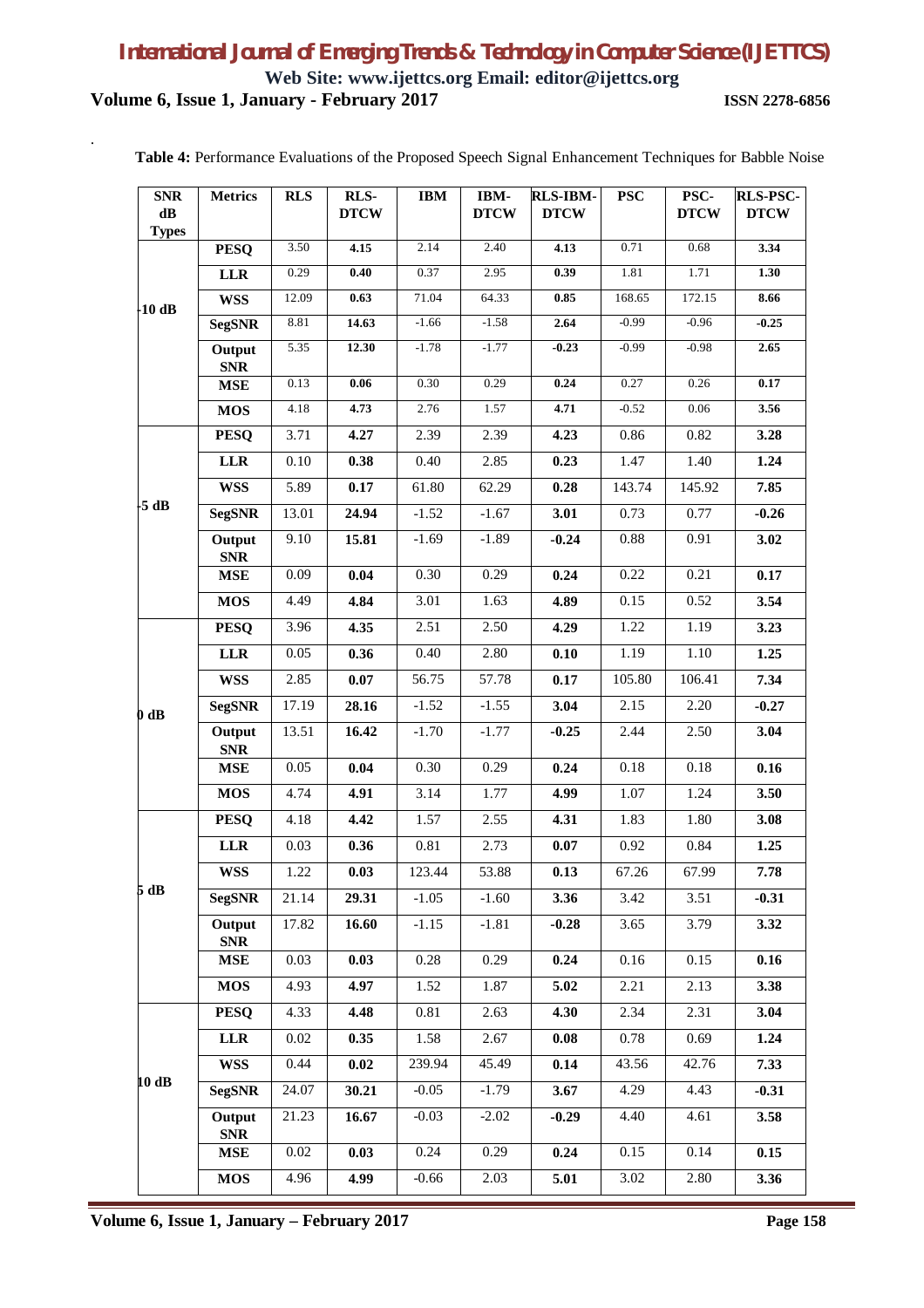**Web Site: www.ijettcs.org Email: editor@ijettcs.org Volume 6, Issue 1, January - February 2017 ISSN 2278-6856**

.

| <b>SNR</b><br>$\mathbf{dB}$<br><b>Types</b> | <b>Metrics</b>       | <b>RLS</b> | RLS-<br><b>DTCW</b> | <b>IBM</b> | IBM-<br><b>DTCW</b> | <b>RLS-IBM-</b><br><b>DTCW</b> | <b>PSC</b> | PSC-<br><b>DTCW</b> | <b>RLS-PSC-</b><br><b>DTCW</b> |
|---------------------------------------------|----------------------|------------|---------------------|------------|---------------------|--------------------------------|------------|---------------------|--------------------------------|
|                                             | <b>PESQ</b>          | 3.26       | 4.29                | 2.26       | 2.40                | 4.27                           | 0.89       | 0.88                | 3.29                           |
|                                             | <b>LLR</b>           | 0.37       | 0.60                | 0.36       | 2.91                | 0.59                           | 2.13       | 1.81                | 1.28                           |
|                                             | <b>WSS</b>           | 14.23      | 0.77                | 66.56      | 57.64               | 1.18                           | 183.17     | 183.70              | 7.47                           |
| $-10$ dB                                    | <b>SegSNR</b>        | 4.47       | 10.41               | $-2.04$    | $-1.78$             | 2.26                           | $-2.09$    | $-1.65$             | $-0.20$                        |
|                                             | Output<br><b>SNR</b> | 3.03       | 8.10                | $-2.15$    | $-2.04$             | $-0.17$                        | $-2.15$    | $-1.73$             | 2.21                           |
|                                             | <b>MSE</b>           | 0.17       | 0.09                | 0.31       | 0.30                | 0.24                           | 0.31       | 0.29                | 0.18                           |
|                                             | <b>MOS</b>           | 3.93       | 4.73                | 2.90       | 1.63                | 4.72                           | $-0.78$    | 0.09                | 3.53                           |
|                                             | <b>PESQ</b>          | 3.59       | 4.21                | 2.61       | 2.51                | 4.07                           | 1.13       | 1.12                | 3.34                           |
|                                             | <b>LLR</b>           | 0.22       | 0.48                | 0.40       | 2.92                | 0.48                           | 1.73       | 1.38                | 1.37                           |
|                                             | <b>WSS</b>           | 6.62       | 0.37                | 51.74      | 53.40               | 1.40                           | 124.22     | 125.95              | 8.08                           |
| $-5$ dB                                     | <b>SegSNR</b>        | 11.34      | 18.63               | $-1.59$    | $-1.87$             | 2.52                           | 1.29       | 1.44                | $-0.17$                        |
|                                             | Output<br><b>SNR</b> | 7.22       | 14.09               | $-1.76$    | $-2.12$             | $-0.19$                        | 1.27       | 1.47                | 2.49                           |
|                                             | <b>MSE</b>           | 0.11       | 0.05                | 0.30       | 0.30                | 0.24                           | 0.21       | 0.20                | 0.18                           |
|                                             | <b>MOS</b>           | 4.33       | 4.73                | 3.27       | 1.75                | 4.62                           | 0.33       | 0.91                | 3.53                           |
| $0$ dB                                      | <b>PESQ</b>          | 4.18       | 4.44                | 2.63       | 2.61                | 4.28                           | 1.28       | 1.26                | 3.20                           |
|                                             | <b>LLR</b>           | 0.09       | 0.40                | 0.39       | 2.83                | 0.16                           | 1.43       | 1.20                | 1.30                           |
|                                             | <b>WSS</b>           | 2.31       | 0.04                | 43.23      | 42.87               | 0.16                           | 104.77     | 106.06              | 7.10                           |
|                                             | <b>SegSNR</b>        | 17.89      | 25.84               | $-1.79$    | $-1.89$             | 3.51                           | 2.29       | 2.49                | $-0.27$                        |
|                                             | Output<br><b>SNR</b> | 15.30      | 16.11               | $-2.03$    | $-2.18$             | $-0.26$                        | 2.42       | 2.64                | 3.36                           |
|                                             | <b>MSE</b>           | 0.04       | 0.04                | 0.31       | 0.30                | 0.24                           | 0.18       | 0.17                | 0.16                           |
|                                             | <b>MOS</b>           | 4.89       | 4.96                | 3.36       | 1.95                | 4.96                           | 0.91       | 1.25                | 3.46                           |
|                                             | <b>PESQ</b>          | 4.14       | 4.38                | 1.55       | 2.66                | 4.24                           | 2.07       | 2.09                | 3.26                           |
|                                             | <b>LLR</b>           | 0.03       | 0.38                | 0.85       | 2.78                | 0.12                           | 1.01       | 0.79                | 1.29                           |
|                                             | <b>WSS</b>           | 1.51       | 0.04                | 125.52     | 43.22               | 0.46                           | 56.96      | 58.21               | 7.67                           |
| 5 dB                                        | <b>SegSNR</b>        | 20.21      | 27.81               | $-1.01$    | $-1.83$             | 3.14                           | 3.67       | 3.78                | $-0.22$                        |
|                                             | Output<br><b>SNR</b> | 16.14      | 16.58               | $-1.08$    | $-2.09$             | $-0.22$                        | 3.69       | 3.86                | 3.08                           |
|                                             | <b>MSE</b>           | 0.04       | 0.03                | 0.28       | 0.30                | 0.24                           | 0.16       | 0.15                | 0.16                           |
|                                             | <b>MOS</b>           | 4.90       | 4.92                | 1.45       | 2.01                | 4.94                           | 2.45       | 2.47                | 3.50                           |
|                                             | <b>PESQ</b>          | 4.33       | 4.44                | 0.70       | 2.65                | 4.29                           | 2.57       | 2.53                | 3.17                           |
|                                             | <b>LLR</b>           | 0.02       | 0.37                | 1.86       | 2.70                | 0.08                           | 0.79       | 0.62                | 1.30                           |
|                                             | <b>WSS</b>           | 0.74       | 0.02                | 231.57     | 41.37               | 0.33                           | 40.37      | 39.92               | 7.29                           |
| 10 dB                                       | <b>SegSNR</b>        | 23.35      | 29.41               | $-0.12$    | $-1.90$             | 3.45                           | 4.28       | 4.41                | $-0.29$                        |
|                                             | Output<br><b>SNR</b> | 20.10      | 16.79               | $-0.07$    | $-2.15$             | $-0.28$                        | 4.27       | 4.49                | 3.35                           |
|                                             | <b>MSE</b>           | 0.02       | 0.03                | 0.25       | 0.30                | 0.24                           | 0.15       | 0.14                | 0.16                           |
|                                             | <b>MOS</b>           | 4.97       | 4.98                | $-0.90$    | 2.06                | 5.00                           | 3.25       | 3.04                | 3.43                           |

**Table 5:** Performance Evaluations of the Proposed Speech Signal Enhancement Techniques for Mall Noise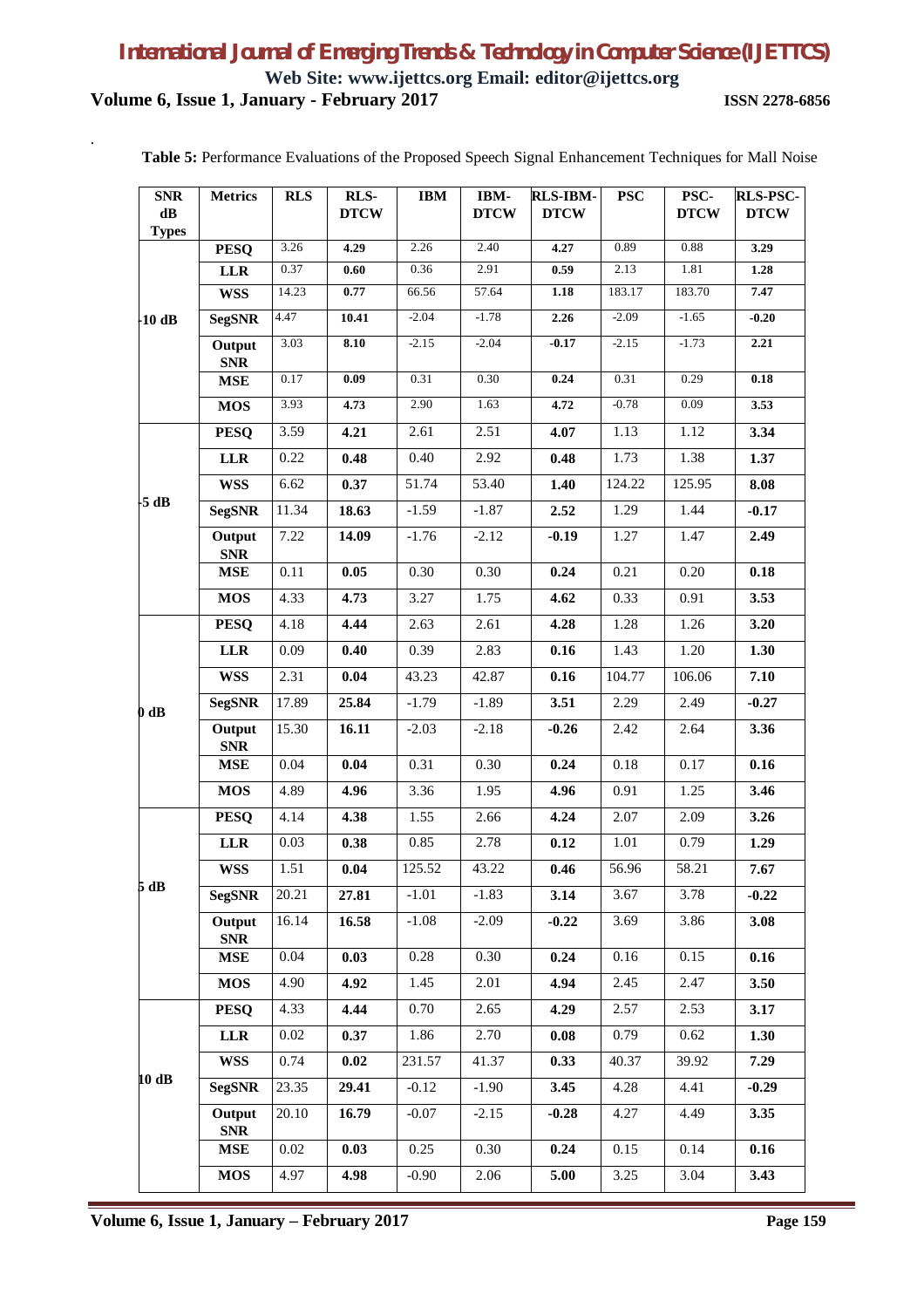### **Web Site: www.ijettcs.org Email: editor@ijettcs.org Volume 6, Issue 1, January - February 2017 ISSN 2278-6856**

.

| <b>SNR</b><br>$\mathbf{dB}$ | <b>Metrics</b>       | <b>RLS</b> | RLS-<br><b>DTCW</b> | <b>IBM</b> | <b>IBM-</b><br><b>DTCW</b> | <b>RLS-IBM-</b><br><b>DTCW</b> | <b>PSC</b> | PSC-<br><b>DTCW</b> | <b>RLS-PSC-</b><br><b>DTCW</b> |
|-----------------------------|----------------------|------------|---------------------|------------|----------------------------|--------------------------------|------------|---------------------|--------------------------------|
| <b>Types</b>                |                      | 3.61       | 3.74                | 2.17       | 2.34                       | 3.68                           | 1.63       | 1.63                | 2.93                           |
|                             | <b>PESQ</b>          |            |                     |            |                            |                                |            |                     |                                |
|                             | <b>LLR</b>           | 0.05       | 0.28                | 0.38       | 2.77                       | 0.40                           | 0.72       | 0.62                | 1.37                           |
| $-10dB$                     | <b>WSS</b>           | 8.08       | 1.12                | 68.65      | 56.13                      | 1.60                           | 153.95     | 153.91              | 8.83                           |
|                             | <b>SegSNR</b>        | 7.87       | 9.26                | $-1.59$    | $-1.71$                    | 1.76                           | $-0.46$    | $-0.57$             | $-0.35$                        |
|                             | Output<br><b>SNR</b> | 4.05       | 8.68                | $-1.75$    | $-1.90$                    | $-0.31$                        | $-0.31$    | $-0.43$             | 1.80                           |
|                             | <b>MSE</b>           | 0.15       | 0.09                | 0.30       | 0.29                       | 0.24                           | 0.25       | 0.25                | 0.19                           |
|                             | <b>MOS</b>           | 4.41       | 4.45                | 2.79       | 1.67                       | 4.34                           | 1.43       | 1.51                | 3.19                           |
|                             | <b>PESQ</b>          | 3.84       | 3.88                | 2.46       | 2.49                       | 3.88                           | 2.33       | 2.33                | 2.99                           |
|                             | <b>LLR</b>           | 0.04       | 0.32                | 0.35       | 2.67                       | 0.22                           | 0.70       | 0.56                | 1.32                           |
|                             | <b>WSS</b>           | 4.26       | 0.27                | 51.15      | 50.25                      | 0.50                           | 92.25      | 91.43               | 8.24                           |
| -5 dB                       | <b>SegSNR</b>        | 15.02      | 17.53               | $-1.61$    | $-1.71$                    | 2.92                           | 1.75       | 1.72                | $-0.35$                        |
|                             | Output<br><b>SNR</b> | 8.52       | 14.06               | $-1.78$    | $-1.92$                    | $-0.32$                        | 1.92       | 1.91                | 2.93                           |
|                             | <b>MSE</b>           | 0.09       | 0.05                | 0.30       | 0.29                       | 0.24                           | 0.19       | 0.19                | 0.17                           |
|                             | <b>MOS</b>           | 4.63       | 4.56                | 3.19       | 1.87                       | 4.60                           | 2.65       | 2.54                | 3.27                           |
|                             | <b>PESQ</b>          | 4.04       | 4.16                | 2.57       | 2.58                       | 3.85                           | 2.80       | 2.77                | 3.02                           |
|                             | <b>LLR</b>           | 0.02       | 0.34                | 0.34       | 2.60                       | 0.14                           | 0.71       | 0.55                | 1.28                           |
|                             | <b>WSS</b>           | 2.07       | $0.09\,$            | 46.61      | 46.48                      | 0.27                           | 63.56      | 63.50               | 8.32                           |
| $0$ dB                      | <b>SegSNR</b>        | 20.28      | 24.93               | $-1.61$    | $-1.71$                    | 3.55                           | 3.37       | 3.43                | $-0.40$                        |
|                             | Output<br><b>SNR</b> | 13.29      | 16.07               | $-1.78$    | $-1.92$                    | $-0.37$                        | 3.55       | 3.66                | 3.50                           |
|                             | <b>MSE</b>           | 0.05       | 0.04                | 0.30       | 0.29                       | 0.24                           | 0.16       | 0.15                | 0.16                           |
|                             | <b>MOS</b>           | 4.82       | 4.77                | 3.33       | 2.02                       | 4.62                           | 3.32       | 3.10                | 3.32                           |
|                             | <b>PESQ</b>          | 4.18       | 4.34                | 1.29       | 2.61                       | 3.84                           | 3.00       | 2.93                | 3.04                           |
|                             | ${\bf LLR}$          | $0.02\,$   | 0.34                | 1.41       | 2.56                       | $0.11\,$                       | 0.72       | 0.55                | 1.26                           |
|                             | <b>WSS</b>           | 0.91       | 0.04                | 130.82     | 43.74                      | $0.22\,$                       | 45.69      | 45.85               | 8.23                           |
| 5 dB                        | <b>SegSNR</b>        | 23.29      | 28.34               | $-1.29$    | $-1.74$                    | 3.77                           | 4.24       | 4.36                | $-0.43$                        |
|                             | Output<br><b>SNR</b> | 17.61      | 16.52               | $-1.46$    | $-1.95$                    | $-0.40$                        | 4.36       | 4.55                | 3.66                           |
|                             | <b>MSE</b>           | 0.03       | 0.03                | 0.29       | 0.29                       | 0.24                           | 0.15       | 0.14                | 0.15                           |
|                             | <b>MOS</b>           | 4.94       | 4.91                | 0.75       | 2.08                       | 4.63                           | 3.65       | 3.35                | 3.34                           |
|                             | <b>PESQ</b>          | 4.31       | 4.42                | 0.38       | 2.62                       | 3.83                           | 3.14       | 3.07                | 2.99                           |
|                             | <b>LLR</b>           | 0.02       | 0.34                | 2.13       | 2.54                       | 0.11                           | 0.73       | 0.56                | 1.26                           |
|                             | <b>WSS</b>           | 0.42       | 0.02                | 221.13     | 41.94                      | 0.20                           | 34.31      | 33.90               | 7.52                           |
| 10dB                        | <b>SegSNR</b>        | 24.99      | 29.70               | $-0.05$    | $-1.86$                    | 3.86                           | 4.64       | 4.81                | $-0.42$                        |
|                             | Output<br><b>SNR</b> | 21.01      | 16.65               | $-0.02$    | $-2.07$                    | $-0.39$                        | 4.70       | 4.94                | 3.73                           |
|                             | <b>MSE</b>           | 0.02       | 0.03                | 0.24       | 0.30                       | 0.24                           | 0.14       | 0.13                | 0.15                           |
|                             | <b>MOS</b>           | 5.05       | 4.98                | $-1.30$    | 2.11                       | 4.62                           | 3.87       | 3.54                | 3.31                           |

**Table 6:** Performance Evaluations of the Proposed Speech Signal Enhancement Techniques for Car Noise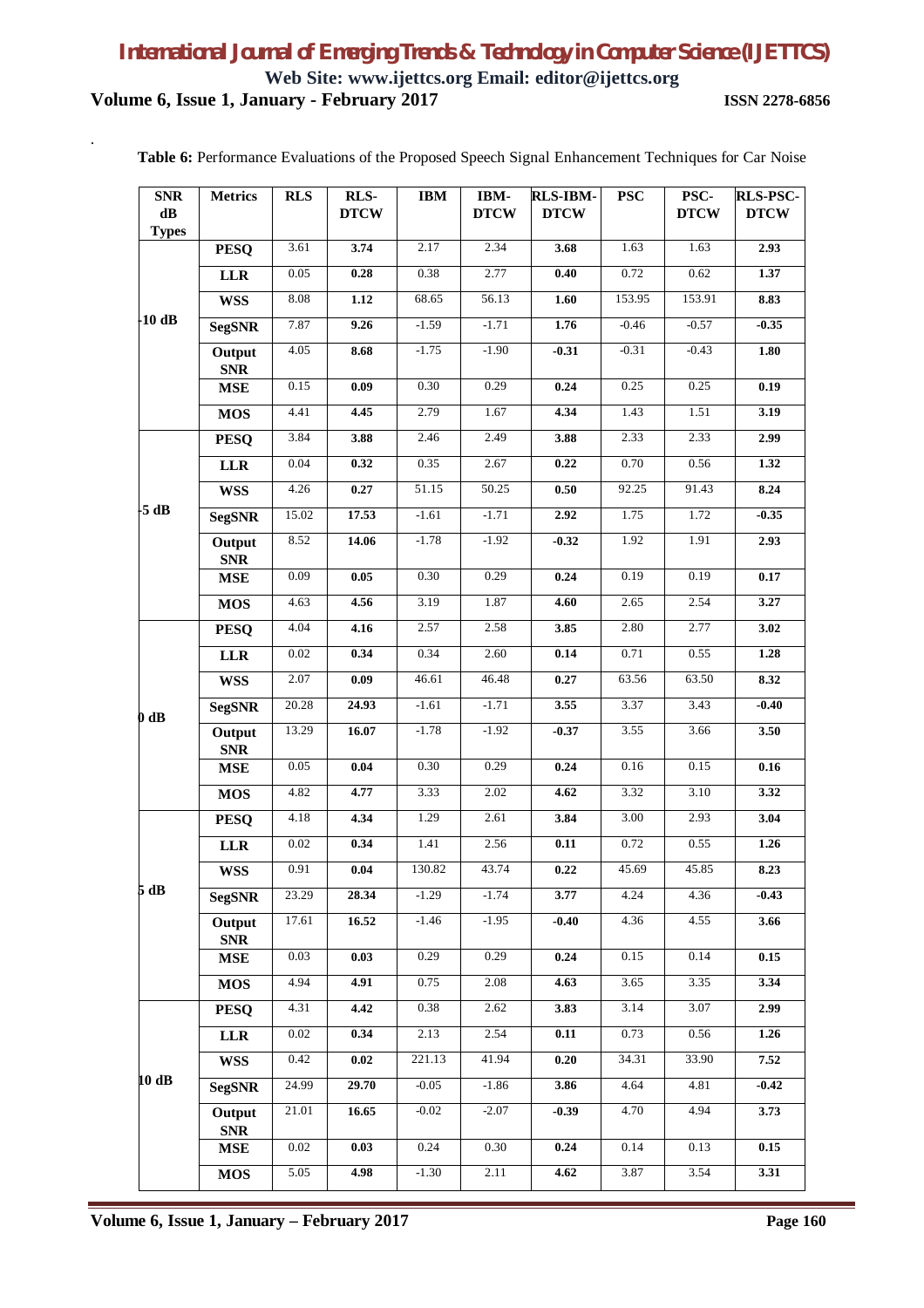**Web Site: www.ijettcs.org Email: editor@ijettcs.org Volume 6, Issue 1, January - February 2017 ISSN 2278-6856**

### **7. DISCUSSIONS**

.

The experimental results have proved that the RLS-DTCW has *produced maximum PESQ, MOS, SegSNR, LLR and Output SNR.* Moreover, *the proposed technique has reduced WSS, and MSE values when compared to the existing RLS adaptive filtering technique*. The IBM and PSC techniques also *provided more significant performance improvements in terms of PESQ, MOS, SegSNR and Output SNR values*. Moreover, very good results are achieved in reducing WSS and MSE also. To make clear idea about the improvements achieved by the proposed techniques (shown in Tables 3,4,5 and 6), Table 7 illustrates the difference obtained by the proposed techniques based on both subjective and objective speech quality measures. The average values of improvement obtained for five types of SNR dB levels for four type of noise are presented in the Table. The highest difference achieved by the proposed techniques for each speech quality measure is highlighted.

It is evident from the above Table that, the maximum difference of **3.59 and 2.02** are achieved for **PESQ and LLR** respectively. The **SegSNR** value has been increased up to **11.93**, **output SNR** value has been increased up to **6.95** and the **MOS** value has been improved up to **5.9**. Above all, the **WSS** value has been reduced from **231.57 to 3.33**. Therefore, it is clear from the above results that, the RLS-DTCW, IBM-RLS-DTCW and PSC-RLS-DTCW have obtained very good results. These techniques were found to be better for speech signal enhancement and have improved the quality and intelligibility of the enhanced signals.

### **8. CONCLUSION**

The main objective of this research work is to implement efficient speech signal enhancement techniques which are more suitable for different noisy conditions. In this research work, apart from noise reduction, the improvement in the quality and intelligibility of an enhanced signal is more concentrated. Three types of speech signal enhancement techniques were introduced by using the combination of RLS adaptive filtering and DTCW transform. The proposed techniques are evaluated based on subjective and objective speech quality measures. All the three techniques developed in this paper were found to be good and has achieved better speech signal enhancement. The proposed reconstruction methodology has significant improvement in terms of improving both speech quality and intelligibility of the enhanced signals. These three methods can be used for speech signal enhancement or they can be applied as a front-end

processor for noisy speech recognition. The future work is to evaluate the proposed technique for noisy Tamil speech recognition.

### **References**

- [1] Lawrence R. Rabiner, B. H. Juang, and Yegnanarayana, "Fundamentals of Speech Recognition", Pearson Education India, 2008, ISBN: 9788-1775- 85605.
- [2] Reshad Hosseini and Mansur Vafadust, "Almost Perfect Reconstruction Filter Bank for Nonredundant, Approximately Shift-Invariant, Complex Wavelet Transforms", Journal of Wavelet Theory and Applications, Vol. 2(1), pp. 1–14, 2008, ISSN: 0973-6336.
- [3] Slavy. G. Mihov, Ratcho. M. Ivanov and Angel. N. Popov, "Denoising Speech Signals by Wavelet Transform", Annual Journal of Electronics, 2009, ISSN: 1313-1842.
- [4] Rajeev Aggarwal, Sanjay Rathore, Jai Karan Singh, Mukesh Tiwari, Vijay Kumar Gupta and Anubhuti Khare, "Noise Reduction of Speech Signal using Wavelet Transform with Modified Universal Threshold", International Journal of Computer Applications, Vol. 20(5), pp. 14-19, 2011, ISSN: 0975 – 8887.
- [5] B. Jai Shankar and K. Duraiswamy, "Audio Denoising using Wavelet Transform", International Journal of Advances in Engineering & Technology (IJAET), Vol. 2(1), pp. 419-425, 2012, ISSN: 2231- 1963.
- [6] D. Yugandhar, S.K. Nayak, "A Heuristic Speech De-noising with the aid of Dual Tree Complex Wavelet Transform using Teaching-Learning Based Optimization", Vol. 8(5), pp. 1967-1980, 0975- 4024 (Online) 2319-8613 (Print).
- [7] Pengfei Sun and Jun Qin, "Speech Enhancement via Two-Stage Dual Tree Complex Wavelet Packet Transform with a Speech Presence Probability Estimator", The Journal of the Acoustical Society of America, **141**, 808 (2017).
- [8] https://www.mathworks.com/help/dsp/ug/rlsadaptive-filters.html
- [9] http://www.itu.dk/stud/speciale/segmentering/ Matlab6p5/help/toolbox/filterdesign/adaptiv2.html.
- [10] C. Vimala and V. Radha, "Optimal Adaptive Filtering Technique for Tamil Speech Enhancement", International Journal of Computer Applications (IJCA), Vol. 41(17), pp. 23-29, 2012, ISSN: 0975–8887.
- [11] Hua Ye, Guang Deng, Stefan, J. Mauger, Adam, A. Hersbach, Pam, W. Dawson and John, M. Heasma, "A Wavelet-Based Noise Reduction Algorithm and